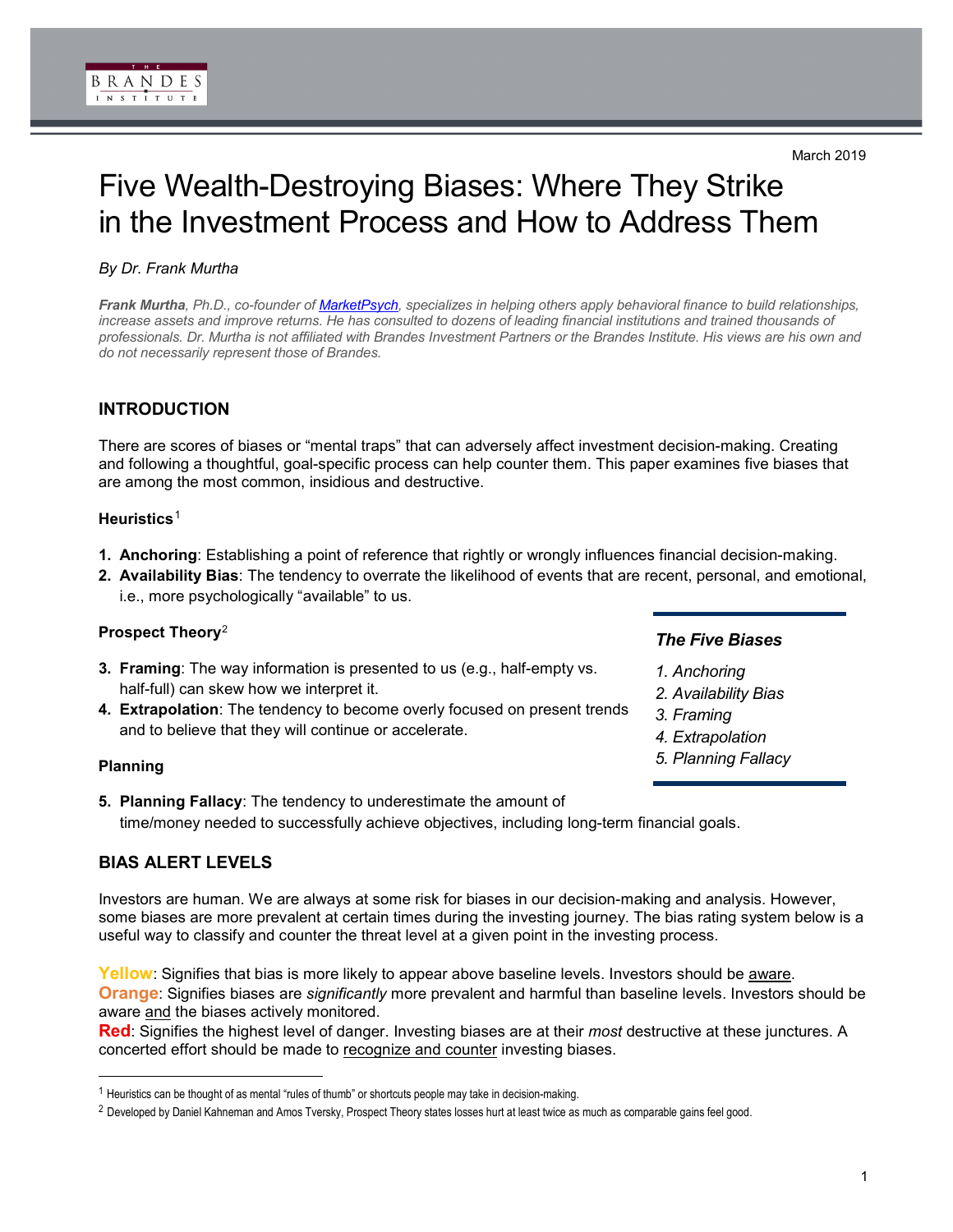

# **THE INVESTMENT PROCESS AND BIAS ALERT GUIDE**

#### **Stage 1: Asset Inventory**

**Description:** Asset Inventory is the natural first step of an effective planning process. *It is the accounting of all present wealth and other assets, as well as expected streams of income.* This vital stage, when done properly, provides a platform for the destination, the path, and the vehicles that will define the journey. For many people, the Asset Inventory stage will represent the first true step in a strategic, purposeful investing plan with a financial advisor.

#### **Bias Alerts:**

**Anchoring (Heuristics)**: Anchoring may creep into the investing process when we establish monetary points of reference. One pivotal investing baseline comes when establishing the monetary value of an investor's

investable assets. This figure will become the reference point for all future gains and losses. For example, a net worth that drops below the original asset inventory figure can

create a sense of frustration and dismay that sparks impulsive behaviors (e.g., buying, selling or changing advisors). In the long term, such impulsive actions often do more harm than good.

#### **Stage 2: Setting Goals and Objectives**

**Description:** *Setting Goals and Objectives is where the destination for the investing journey is determined.* A shift occurs at this stage from a focus on the means (the investable assets) to the ends (real-life outcomes). Goals may not be completely envisioned (and can change over time) but an effort should be made to make them as detailed and vivid as possible. Doing so is important financially

#### *A Typical Investment Process*

- *1. Asset Inventory*
- *2. Setting Goals and Objectives*
- *3. Plan Design and Implementation*
- *4. Monitoring*
- *5. Adjusting/Rebalancing*

because it can make prioritizing decisions and tracking progress easier; it is also important psychologically because it can help people focus on "why" they are investing. This often is a healthier question than "how" they are investing.

#### **Bias Alerts:**

**Planning Fallacy**: There is a near universal tendency to underappreciate the cost and length of time necessary to achieve long-term goals. The Planning Fallacy is significant in Stage 2 because many people tend to view the investing journey as being on a path when it is often more like a being on a treadmill. If you are not moving *forward* faster than inflation, you may actually be moving backwards in real world purchasing power. Ironically, the Planning Fallacy is what causes so many investors to *not make a plan*. Clients who underestimate the importance of investing early and often, or believe there is time to play catch up, may be victims of the Planning Fallacy.

**Framing (Prospect Theory):** It is easier to think about what you want than what you do not. People in general prefer to envision goals as positive things. Yet it is important to factor in the unpleasant things as well. Disability, long-term health care, death—untimely or not—need to be factored into the planning process. When people frame their goals and objectives solely along positive lines (what they want), they risk under planning for the things they *don't* want.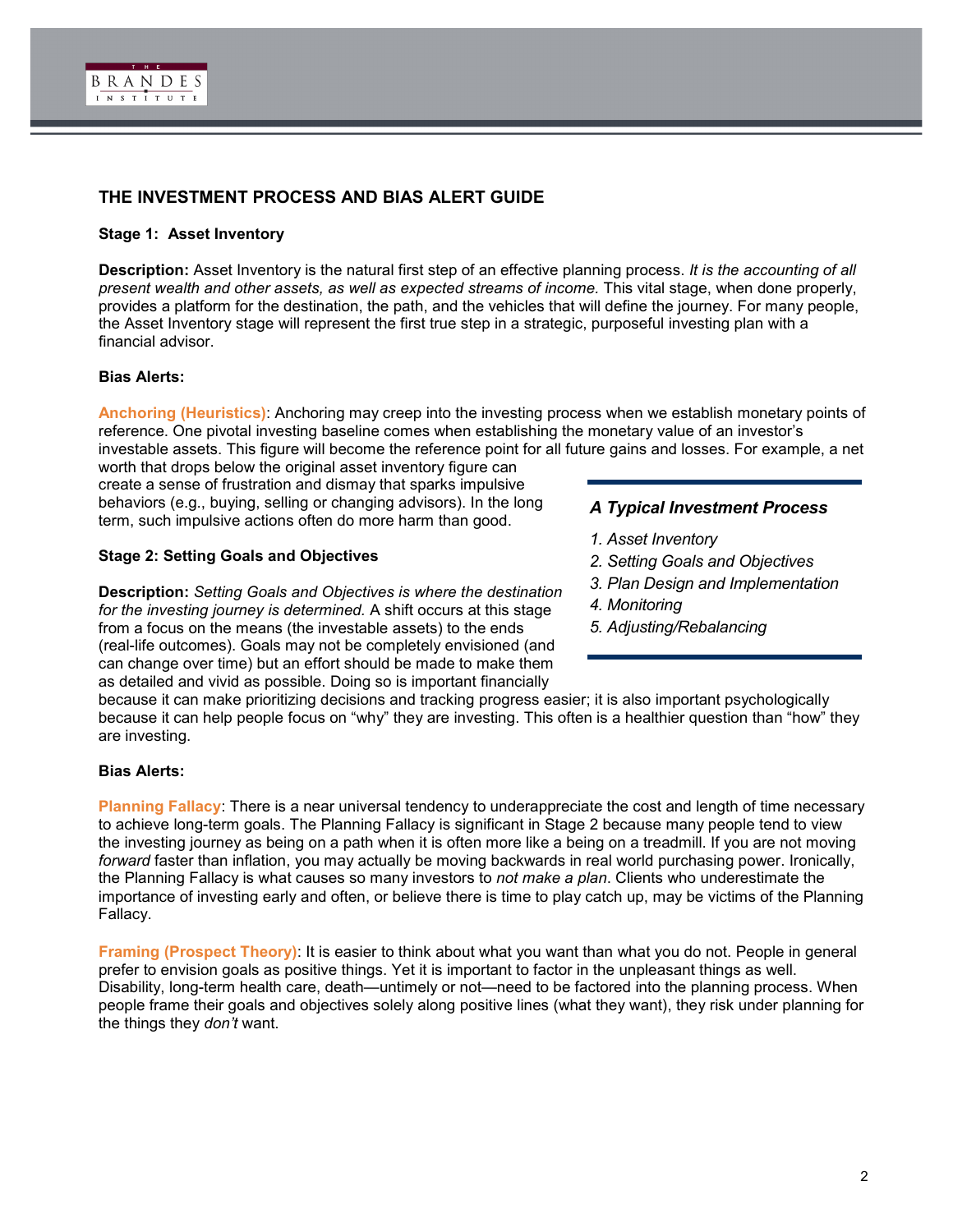

#### **Stage 3: Plan Design and Implementation**

**Description:** The first two stages established a starting point and destinations, respectively. *Stage 3 is when the actual investing journey begins*. It starts with developing an *Investment Policy Statement (IPS)* which provides a documented understanding of investment philosophy, guidelines and restraints. Based on the IPS, a specific portfolio of investments is designed with strategic asset allocation based on both financial factors (e.g., the necessary returns to reach specific goals) and psychological factors (e.g., risk preferences). With the plan agreed upon and in place, the investing—with all its risks and rewards—begins.

#### **Bias Alerts:**

**Extrapolation (Prospect Theory)**: Committing money to a plan always requires a leap of faith. Often investors feel a pull to alter an agreed-upon asset allocation strategy or delay its implementation because of the financial and geo-political climate of the day. All investing decisions are made *for* the future but *in* the present. The trends of the present exert a powerful psychological force. At Stage 3, Extrapolation may overrate the importance of those trends, causing the investing journey to get off on the wrong foot.

**Availability Bias (Heuristics)**: Closely related to Extrapolation is Availability Bias. Recent events, particularly those that are relatable and emotionally charged, can have a disproportionate impact on the psyche of the investor. This tendency to overrate the impact of these happenings can turn what is meant to be a lifelong, multi-factor decision into one driven by a single event—for which the risk is incorrectly calibrated. Financial news watchers and followers of current events are at greatest risk. Bad and scary news is, and always will be, part of life. Investors should remember that their goals are designed for the long term.

#### **Stage 4: Monitoring**

**Description:** The destination has been set, a path has been charted and the journey has begun. The overwhelming majority of the investment process takes place in Stage 4, monitoring *where you are on that journey, whether you are on course, and how close you are to your destination(s)*. There are also more chances for biases and emotion to enter our thinking here because this phase typically goes on for many years.

#### **Bias Alerts:**

**Extrapolation (Prospect Theory)**: For many investors the problem isn't the lack of a plan, it's an inability to stay with it. Extrapolation during the Monitoring stage is often to blame; this is why so many investors find themselves buying high and selling low. Investors are in a constant psychological battle to pull themselves from a short-term focus on markets back to a long-term focus on goals.

*"All investing decisions are made* for *the future but* in *the present."*

**Availability Bias (Heuristics)**: The Availability Bias is at an increased level during the monitoring process because emotionally charged events are constantly unfolding with the power to change how investors feel about their portfolios. Even if a single event does not cause an investor to feel uneasy, the relentless barrage of

"bad" news can have a cumulative effect that may change the way investors feel about their portfolios or investing in general.

**Framing (Prospect Theory)**: Investors will notice that even strong-performing portfolios fluctuate in value. Often, markets may rise quickly before plateauing or declining over a period. How investors frame these periods – e.g., as longer-term gains vs. shorter-term losses – during Stage 4 can have a profound effect on their psyches. Investors who have the latter response (i.e., a loss frame) will generate emotional reactions more influenced by regret, disappointment and frustration. These emotions make it harder to follow a plan and rarely lead to clearheaded decision-making.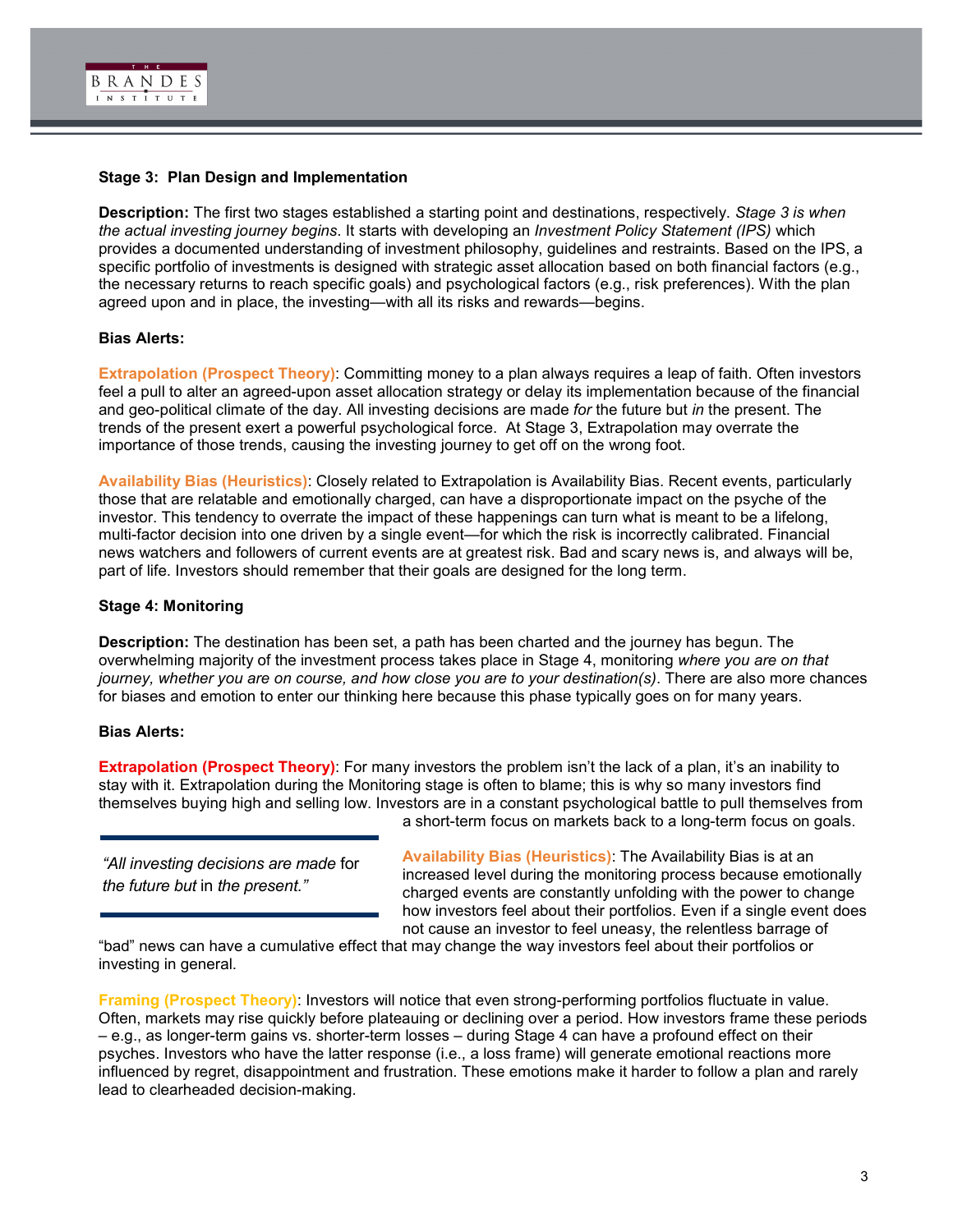

**Anchoring (Heuristics)**: Related to Framing is the Anchoring heuristic. I noted in Stage 1 that the asset inventory provides a powerful anchor. Another powerful anchor emerges in Stage 4, the "all-time high." It typically generates positive emotions and, ideally, should happen on a regular basis. But wealth accumulation is most often a jagged ascent, not a smooth one. Investors often experience the inevitable pullbacks from this figure as stagnation or failure, which may lead to poor, emotion-driven decisions.

#### **Stage 5. Adjusting/Rebalancing**

**Description:** The investing journey can be like any other journey. Even the best-planned ones may still encounter the investing equivalents of traffic, detours or changes in destination. *Stage 5 takes the vigilant monitoring of Stage 4 and translates it into investing actions* (when necessary) to keep investors on track toward their goals. These adjustments may be planned (e.g., at life transitions, yearly reviews, rebalancing) or unplanned (e.g., big market moves, unexpected events.)

Stage 4 and Stage 5 *have a cyclical, reiterative relationship*, but Stage 5 is perhaps the most critical in the investing process. It is where investments may go off track, either by exiting a plan that is working or failing to adjust to new requirements for goals.

#### **Bias Alerts:**

-

**Extrapolation (Prospect Theory)**: We know investors have a tendency to chase trends, but few appreciate how destructive this tendency is. DALBAR's research on individual investor performance vs. market

performance shows the damage may cost the typical investor many thousands (sometimes hundreds of thousands) of dollars over a lifetime.<sup>[3](#page-3-0)</sup> In fact, market inflows and outflows can actually represent a negative indicator for market moves. (For example, when investors are selling stocks, it may be a good signal for other, longer-term focused investors to buy.) There are numerous factors at play, but chief among them is Extrapolation. In drawing people into the current trend, Extrapolation creates a framework of short-term thinking. Short-term thinking not

*"Short-term thinking not only generates emotions—e.g., fear, exhilaration, regret, despair—it gives those emotions a much larger role in decision-making."*

only generates emotions—e.g., fear, exhilaration, regret, despair—it gives those emotions a *much larger role in decision-making*. This bias at this stage may be considered the single greatest destroyer of investing wealth.

<span id="page-3-0"></span><sup>3</sup> DALBAR. "DALBAR's 22nd Annual Quantitative Analysis of Investor Behavior." 2016.